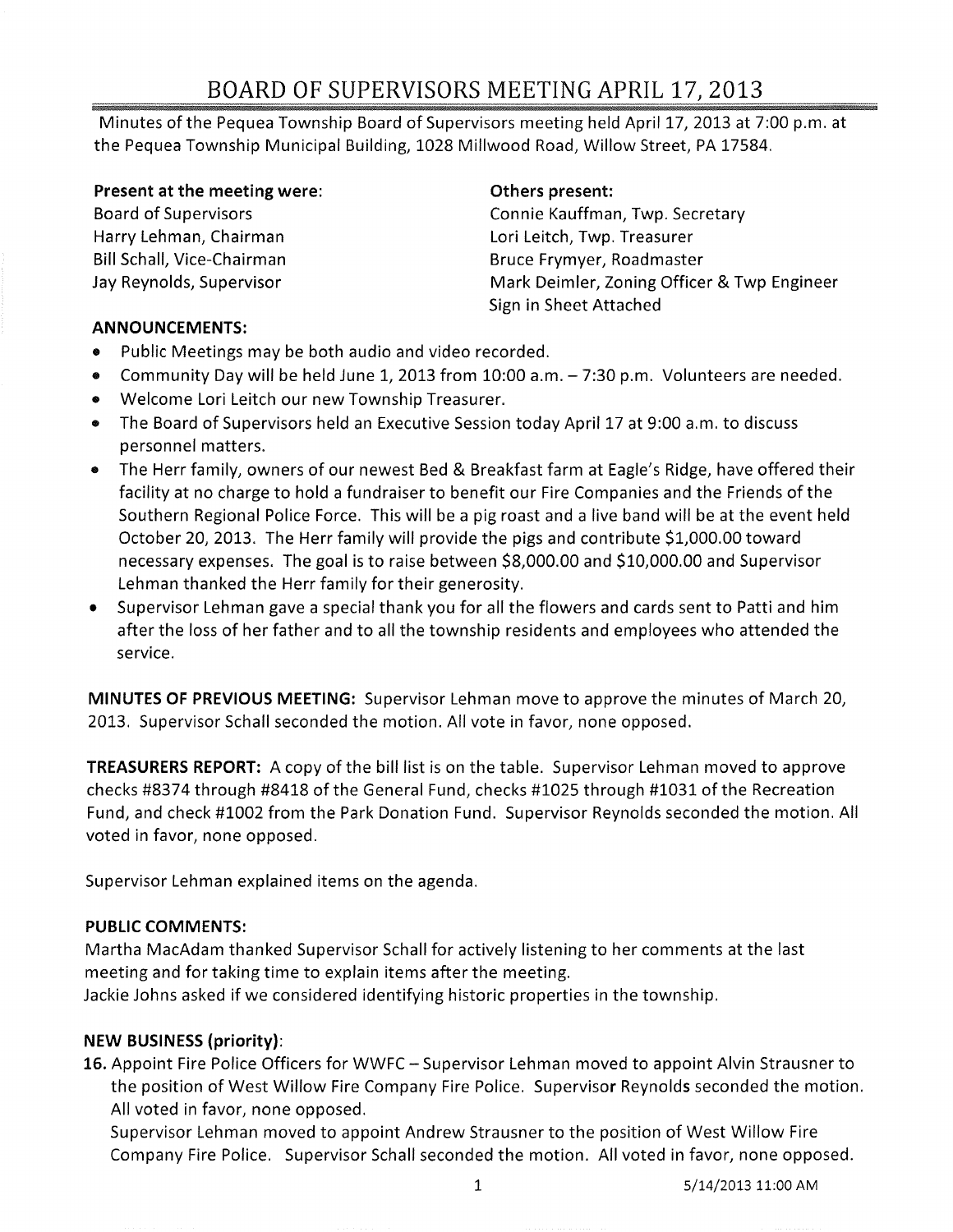# BOARD OF SUPERVISORS MEETING APRIL 17} 2013

Supervisor Lehman moved to appoint Timothy J. Reinhart to the position of West Willow Fire Company Fire Police. Supervisor Schall seconded the motion. All voted in favor, none opposed. Supervisor Lehman moved to appoint Matt Gregg to the position of West Willow Fire Company Fire Police. Supervisor Schall seconded the motion. All voted in favor, none opposed. Supervisor Lehman moved to appoint Jason Topper to the position of West Willow Fire Company Fire Police. Supervisor Schall seconded the motion. All voted in favor, none opposed. Supervisor Lehman moved to appoint Tony Todd to the position of West Willow Fire Company Fire Police. Supervisor Schall seconded the motion. All voted in favor, none opposed. Supervisor Lehman moved to appoint Dwight Hershey to the position of West Willow Fire Company Fire Police. Supervisor Reynolds seconded the motion. All voted in favor, none opposed.

- 17. Swear in Fire Police Officers for WWFC Supervisor Lehman swore in Alvin Strausner, Andrew Strausner, Timothy J. Reinhart, Matt Gregg, Jason Topper, and Tony Todd as Fire Police Officers for West Willow Fire Company.
- 21. Lancaster County All-Hazard Mitigation Plan Authorize EMC to attend meeting -Mark Deimler explained the County is trying to assess what capability each township has to provide aid or service in case of emergency. Supervisor Reynolds moved to authorize Tony Williams, Pequea Township's Emergency Management Coordinator to attend the Final Draft Review Meeting on April 26, 2013. Supervisor Lehman seconded the motion. All voted in favor, none opposed.

## OLD BUSINESS:

1. Southern Lancaster County Inter-Municipal Agreement (EMC) – Supervisor Reynolds gave an update that Providence Township is having their Solicitor look at the Agreement. This item is tabled until a consensus is reached with the other townships.

## NEW BUSINESS:

- 1. Discuss and Consider Resolution #\_\_\_\_\_-2013 Public Comment Format Supervisor Schall read a proposed Resolution for the presentation of public comments and moved to adopt a Resolution to change public comments. After discussion, Supervisor Schall withdrew his motion. Item tabled.
- 2. Millersville University Internship Agreement Supervisor Lehman moved to have the Pequea Township Chairman sign the Millersville University Intern Agreement. Supervisor Reynolds seconded the motion. All voted in favor, none opposed.
- 3. Appoint Municipal Representatives to 272 Study Advisory Committee Supervisor Lehman moved to appoint Supervisor William Schall and Planning Commission Chair, Richard Cornogg as municipal representatives to the 272 Study Advisory Committee. Supervisor Reynolds seconded the motion. All voted in favor, none opposed.
- 4. Appoint Street Light Tax Collector effective April 15, 2013 Supervisor Lehman moved to appoint Lori A. Leitch Street Light Tax Collector effective April 15, 2013. Supervisor Reynolds seconded the motion. All voted in favor, none opposed.
- 5. Treasurer Bond and Street Light Bond effective April 15, 2013 Supervisor Lehman moved to authorize the Township Secretary and the Treasurer to prepare and sign the necessary paperwork to change the name on the Treasurer and Street Light Bond from Connie M. Kauffman to Lori A. Leitch effective April 15, 2013 and to authorize the Chairman to sign the prepared documents. Supervisor Reynolds seconded the motion. All voted in favor, none opposed.
- 6. Appoint Open Records Officer effective April 15, 2013 After a brief discussion about this position being a secretary function, it was agreed to have the Township Secretary retain this responsibility.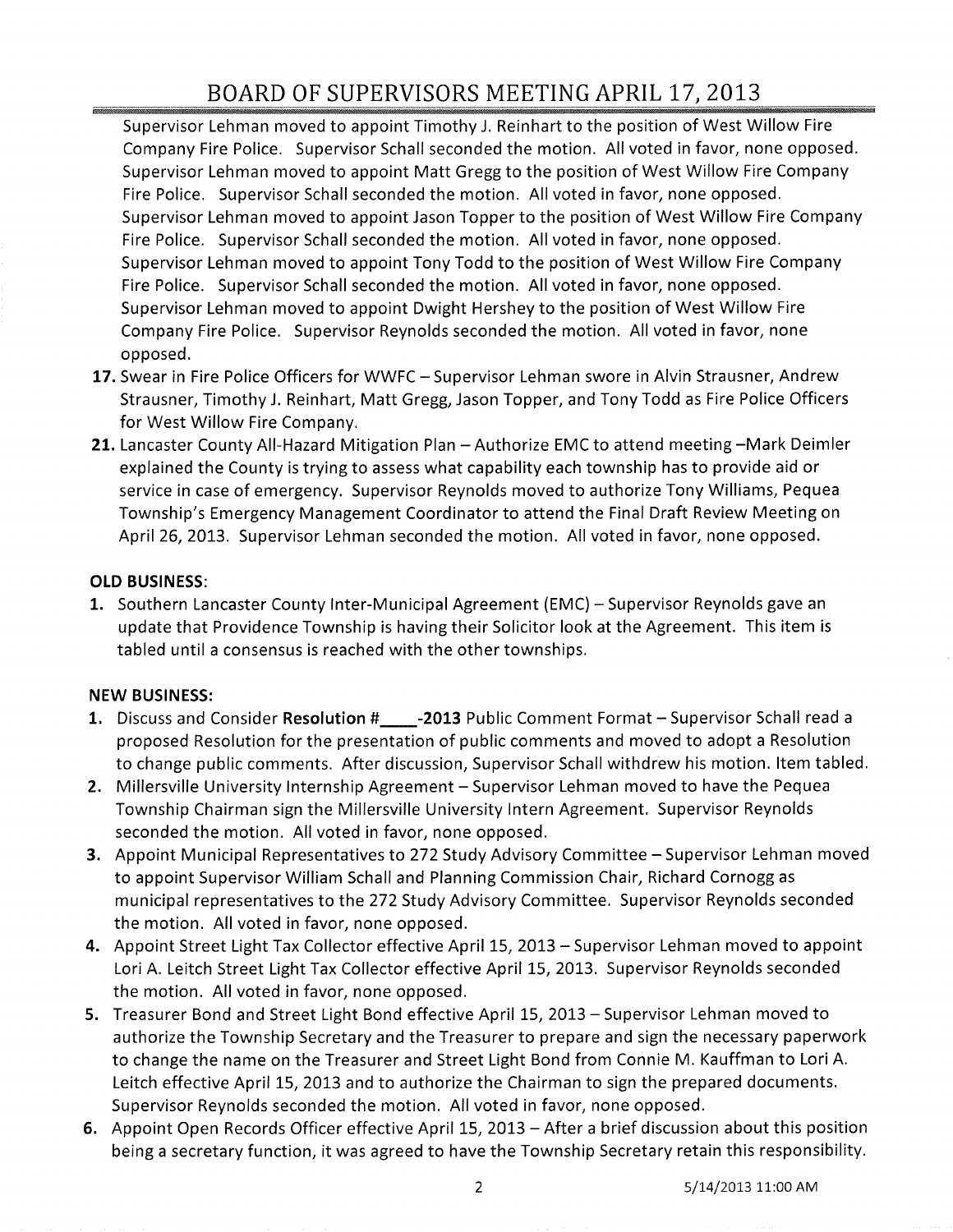- 7. Discuss and Consider Resolution # -2013 to Appoint Chief Administrative Officer effective April 15, 2013 - Supervisor Lehman moved to pass Resolution #378-2013 appointing Lori A. Leitch as Chief Administrative Officer. Supervisor Schall seconded the motion. All voted in favor, none opposed.
- 8. Discuss and Consider Resolution #\_\_\_\_-2013 Record Destruction Supervisor Lehman moved to pass Resolution #379-2013 for the purpose of authorization of record destruction. Supervisor Reynolds seconded the motion. All voted in favor, none opposed.
- 9. Authorize to Advertise Bid for Purchase of a Backhoe Supervisor Lehman tabled this item.

The Roadmaster explained all of the Road projects. A brief recess was taken at 8:52 p.m. The meeting reconvened at 8:57 p.m.

- 10. Micro Surfacing / Polypatching / Fiber Seal Award Bid Arrowhead Dr, Eckman Rd, Leaman Rd to Lark Ln, Leesburge Dr, Shiprock Rd - Supervisor Lehman stated that Asphalt Maintenance Solutions bid \$72,758.35 and Stewart & Tate bid \$77,118.31. Supervisor Lehman moved to award the contract for Micro Surfacing, Polypatching and Fiber Mat - Arrowhead Drive, Eckman Road, Leaman Road from Long Lane to Lark Lane, Leesburge Drive, and Shiprock Road to Asphalt Maintenance Solutions, LLC in the amount of \$72,758.35. Supervisor Schall seconded the motion. All voted in favor, none opposed.
- 11. Base Repair, Leveling and Wearing Course Bid Bean Rd, Lark Ln, Radcliff Rd Award Bid -Supervisor Lehman stated that and Long's Asphalt, Inc. bid \$107,652.00 and Pennsy Supply bid \$108,849.58. Supervisor Lehman moved to award the contract for Base Repair and Wearing Course - Bean Road, Lark Lane, Radcliff Road to Long's Asphalt, Inc. at a total cost of \$107,652.00. Supervisor Reynolds seconded the motion. All voted in favor, none opposed.
- 12. Seal Coat Radcliff Rd (from Byerland Church Rd to Linestown Rd & beyond) Award Bid -Supervisor Lehman stated that Asphalt Maintenance Solutions, LLC bid \$10,140.00 and Martin Paving, Inc. bid \$5,640.37. Supervisor Lehman moved to award the contract for Seal Coat Radcliff Road from Byerland Church Road to Linestown Road at a total cost of \$5,640.37 to Martin Paving, Inc. Supervisor Reynolds seconded the motion. All voted in favor, none opposed.
- 13. Cold in Place Recycling Lark Ln. Award Bid Supervisor Lehman stated that E. J. Breneman, LP bid \$42,054.00 and Recon Construction Services bid \$35,608.00 and moved to award the contract for Cold in Place Recycling Lark Lane to Recon Construction Services, Inc. for \$35,608.00. Supervisor Schall seconded the motion. All voted in favor, none opposed. Supervisor Lehman said Liquid Fuels money will be used for Projects 2 (Base Repair) and 4 (Cold in Place). Projects 1 (Seal Coat) and 3 (Microsurfacing) will come out of the General Fund.
- 14. Lancaster Society for the Prevention of Cruelty to Animals (SPCA) Agreement Supervisor Lehman moved we enter into Agreement with the Lancaster SPCA and date such Agreement April 17, 2013. Supervisor Schall seconded the motion. All voted in favor, none opposed.
- 15. Agenda Procedures and Draft Minutes Discussion After discussion, the Supervisors decided that Board and Commission Agendas and Draft Minutes would be available on the website prior to meetings. The Supervisors' meeting Agenda cutoff date would be the Wednesday prior to a meeting and the Agenda would be posted on the website the weekend prior to a meeting.
- 18. Accept the Resignation of Park Crew employee Larry Smoker effective March 29, 2013 -Supervisor Lehman moved to accept the resignation of township employee Larry Smoker effective March 29, 2013. Supervisor Reynolds seconded the motion. All voted in favor, none opposed. The Township Secretary was asked to write a letter of appreciation.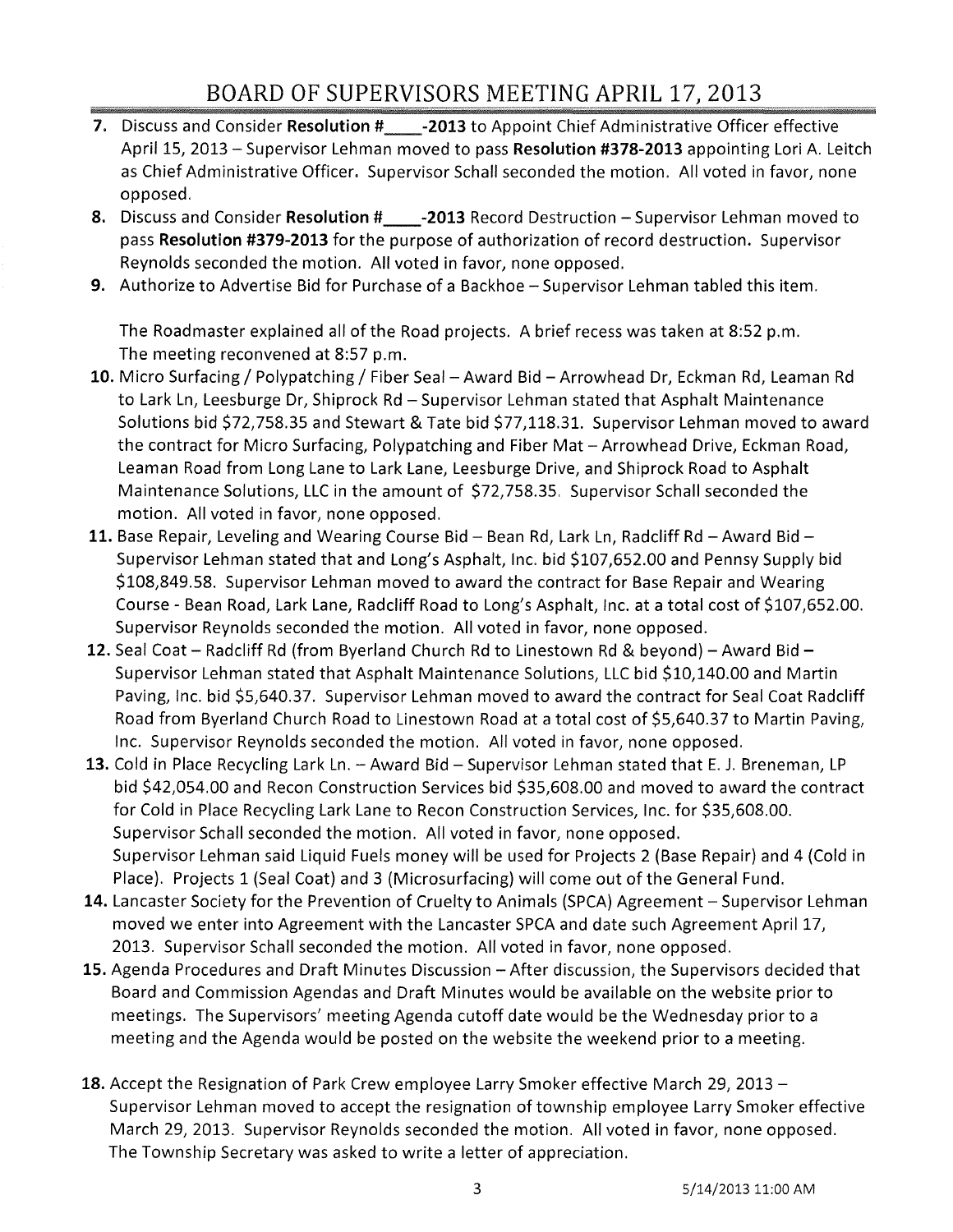# BOARD OF SUPERVISORS MEETING APRIL 17, 2013

- 19. Set Wages for Part-Time Park Crew Employee Derik Chmiel effective April 1, 2013 Supervisor Lehman moved to set the wages for part-time Park Employee Derik Chmiel to \$13.78 per hour effective April 1, 2013. Supervisor Reynolds seconded the motion. All voted in favor, none opposed.
- **20.** Accept the Resignation of Road Crew worker Steve Shaubach effective April 19, 2013 Supervisor Lehman moved to accept the resignation of township employee Steve Shaubach effective April 19, 2013. Supervisor Schall seconded the motion. All voted in favor, none opposed. The Township Secretary was asked to write a letter of appreciation.

## **ADDENDUM**

- 1. Accept the Resignation of Carmen Swinehart from the Planning Commission Supervisor Lehman moved to regretfully accept the resignation of Carmen Swinehart from the Pequea Township Planning Commission. Supervisor Schall seconded the motion. All voted in favor, none opposed. The Township Secretary was asked to write a letter of appreciation.
- **2.** Hire Temporary Part-Time Road Crew Worker Effective April 22, 2013 Supervisor Lehman explained this employee will be temporary during which time he will work on obtaining his CDL license. Supervisor Lehman moved to hire James E. Roop as a Temporary Road Crew Worker at a starting rate of \$14.50 per hour and have the Temporary Employment Agreement signed as a condition of his hiring effective immediately. Supervisor Reynolds seconded the motion. All voted in favor, none opposed.

## **DEPARTMENTAL REPORTS:**

**Road Crew - Report on file.** 

**Zoning/Code Officer** - Report on file.

**Southern Regional Police Department** – March Monthly Report is on the table. Officer Blank delivered the 2012 Yearly Report.

**Southern Regional Police Commission - March Meeting Minutes are on the table.** 

**Southern Lancaster County Inter-Municipal Council-** Supervisor Reynolds said minutes are on the table.

**Emergency Management Coordinator -**

PEQUEA TOWNSHIP ZONING HEARING BOARD - No Hearing held in April.

## **ADVISORY BOARD REPORTS:**

**Pequea Township Planning Commission** – Meeting held March 27, 2013. Pequea Township Park & Recreation Board - Meeting held April 10. Minutes are on the table.

**MEETING ADJOURNED** at 9:03 p.m.

Respectfully submitted,

 $\mathbb{Z}/\mathbb{Z}$ 

Connie Kauffman, Township Secretary